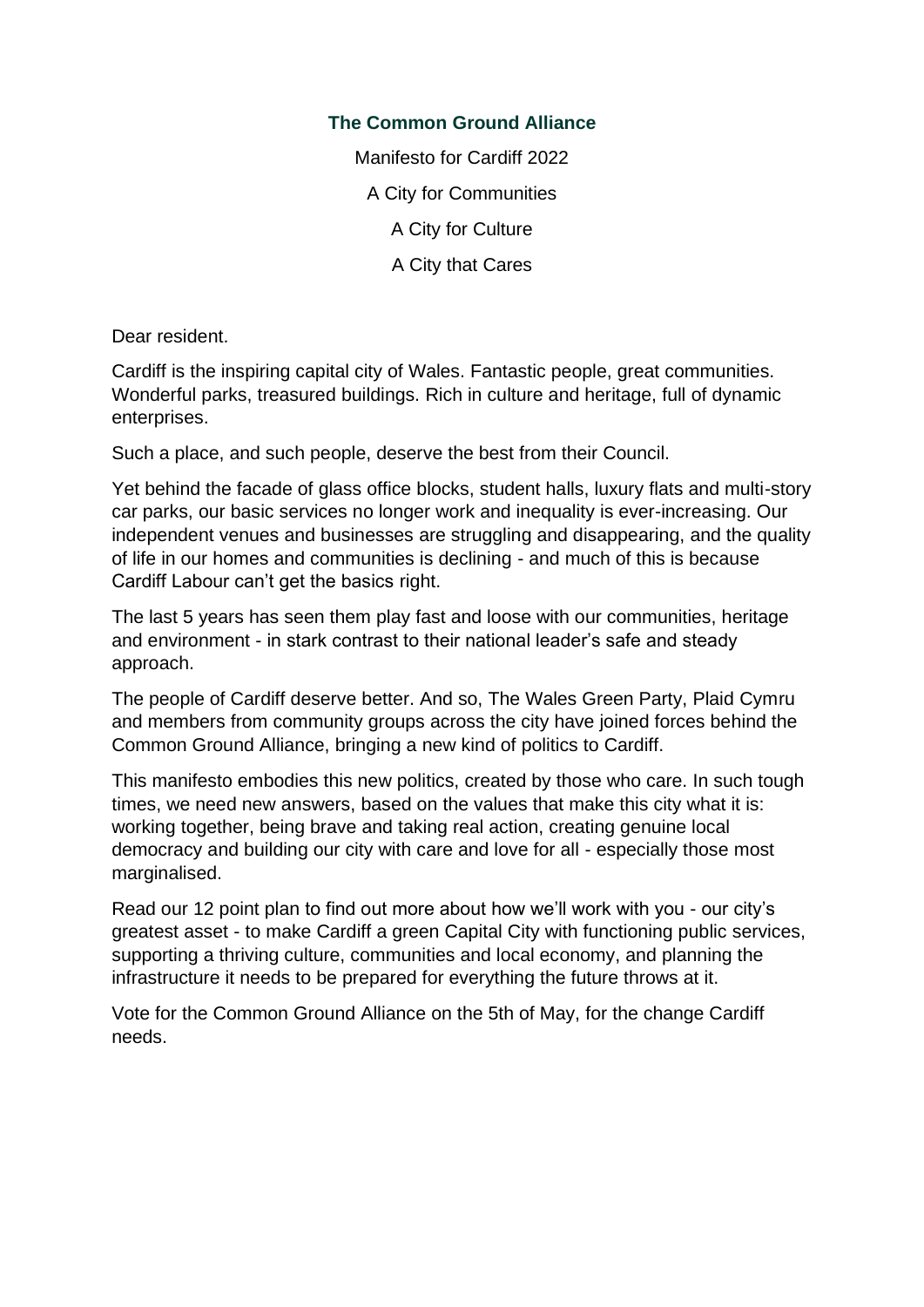## **Contents**

A City which Works for Communities

- 1. Transport
- 2. Housing
- 3. Planning and the Local Development Plan

A City of Culture: Arts, Sports and Fun

- 4. A Thriving City and Region
- 5. A City for the Arts
- 6. A City of Sport and Outdoor Recreation

A City that Cares - for its People & its Environment

- 7. A Safe City for Everyone
- 8. Education and Youth Services
- 9. Cardiff Social Welfare
- 10. A Clean City
- 11. A Green City

How do we do it?

12. Local Democracy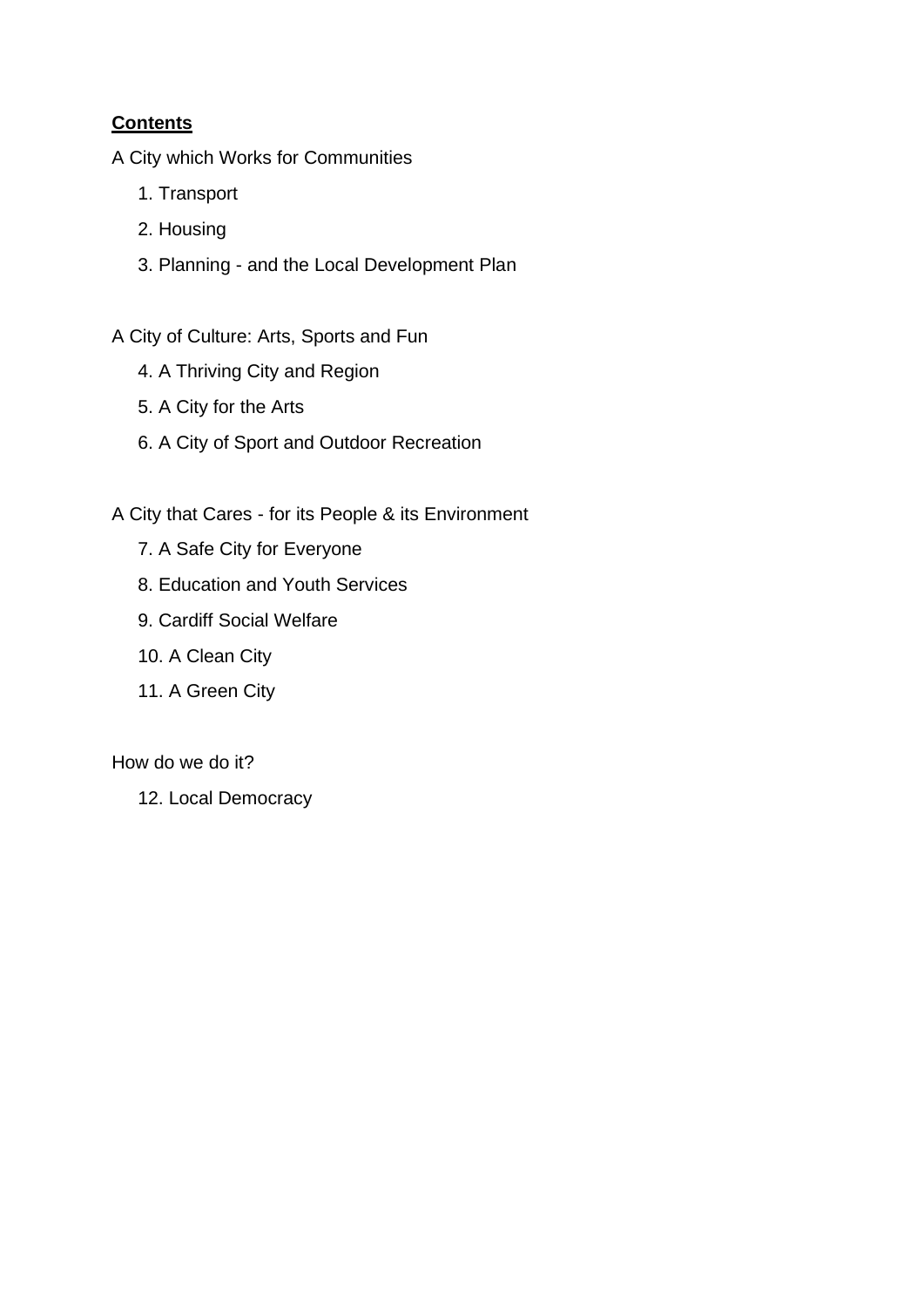#### **CANDIDATES**

Adamsdown - Marc Williams & Phil Dore Butetown - Lewis Beecham, Katie Greenaway & Helen Westhead Caerau - Emyr Gruffudd Canton - Eleri Lewis, John ap Steffan & Matthew Hawkins Cathays Ceri Davies, Essien Attah, Lowri Tudur & Deio Owen Cyncoed - Joy Davies, Sian Thomas & James Micklejohn Ely - David Griffin & Shaun Phillips Fairwater - Erik Williams, Phill Croxall & Neil Roberts Gabalfa - Sam Coates Grangetown - Tariq Awan, Luke Nicholas, Sarah King& Frankie-Rose Taylor Heath - Gwennol Haf Lisvane - Gwynfor Davies & Jon Draper Llandaff - Judith Allan & Steffan Webb Llandaff North - Paul Rock & Gill Griffin Llanishen - Betsan Roberts & Michael Cope Llanrumney - Jan Deem Pentwyn - Paul Morgan, Eluned Press & Elliot Stitfall Pentyrch/Creigiau - Andrea Gibson, Rhys Owain Livesy & John Rowlands Penylan - Nick Carter & Dewi John Plasnewydd - Morgan Rogers, Ned Parish, Owen McArdle & Adam Layzell Pontprennau - Steve George & Ceri Hughes Radyr - Michael Deem & Radha Nair-Roberts Rhiwbina - Cenric Clement-Evans, Rhys Llewellyn-Williams & Alice Macintosh Riverside - Sioned James, Ken Barker & Rachael Roberts Rumney - David Fitzpatrick Splott - Philippa Beattie, Tom Coates & Alex Jamieson Trowbridge - Jonathan Williams Beca Evans & Martin Williams Whitchurch - Tessa Marshall, Kate Prosser, Mark Flagg & Gruffudd Jones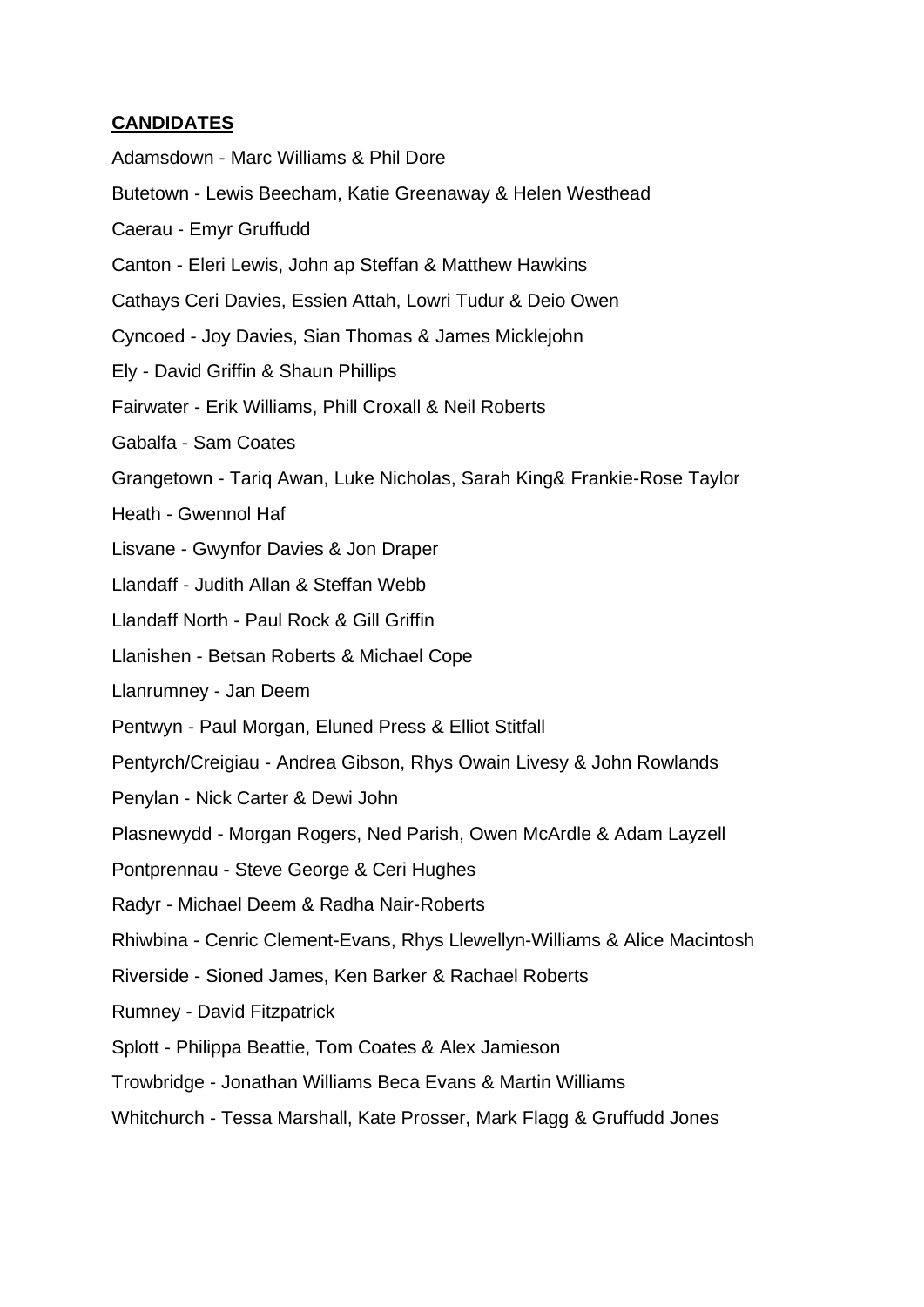## **A City Which Works for Communities**

Fed up with disconnected public transport and cycleways? Sick of unaffordable, low quality housing? Devastated at the loss of historical venues and green spaces, and a city at the mercy of property developers?

We will prioritise people over profit and make the city work for those who live here.

## **1. TRANSPORT**

Cardiff is the Capital City of Wales with a population of almost 370,000 people, but our transport infrastructure is disconnected and impractical. We'll deliver a fresh start for transport services, by developing transport infrastructure so that it actually works for the people who live here, commute here, and visit here. At the heart of our planning will be the ideal of 20 minute communities, where everyone can access their local high street and amenities via a safe, clean 20 minute walk or cycle. We will also:

- make it an absolute priority that Cardiff finally gets a bus station which can connect people to all parts of the city and region.

- clean up public transport by transitioning buses to zero emissions by 2028.

- plan transport hubs to the north and east of the city that enable quick connections in, out, and across the city and work for local people.

- investigate all options in order to provide an affordable bus service that runs at accessible times to serve the needs of the city.

- provide free public transport for under 18's and those in full time education.

- develop a network of quality bike lanes which rather than disrupt travel, actually connect people to their local community in 20 minutes or less, as well as to the city centre and other regions.

- ensure that any serious infrastructure changes have minimal disruption on public transport by putting public services as the first deliverable of any scheme.

- work to end the edge of city retail development schemes often built on green belt, biodiverse spaces and which encourage car journeys; any ongoing developments will prioritise public transport and active travel connections.

- explore and plan for how electric car charging infrastructure can be integrated throughout the city.

## **2. HOUSING**

Cardiff is a growing city, but right now it's difficult to predict what the future holds for us. We won't blindly follow the short-sighted, build build build agenda of Cardiff Labour, based on outdated projections of the city's growth. We'll prioritise creating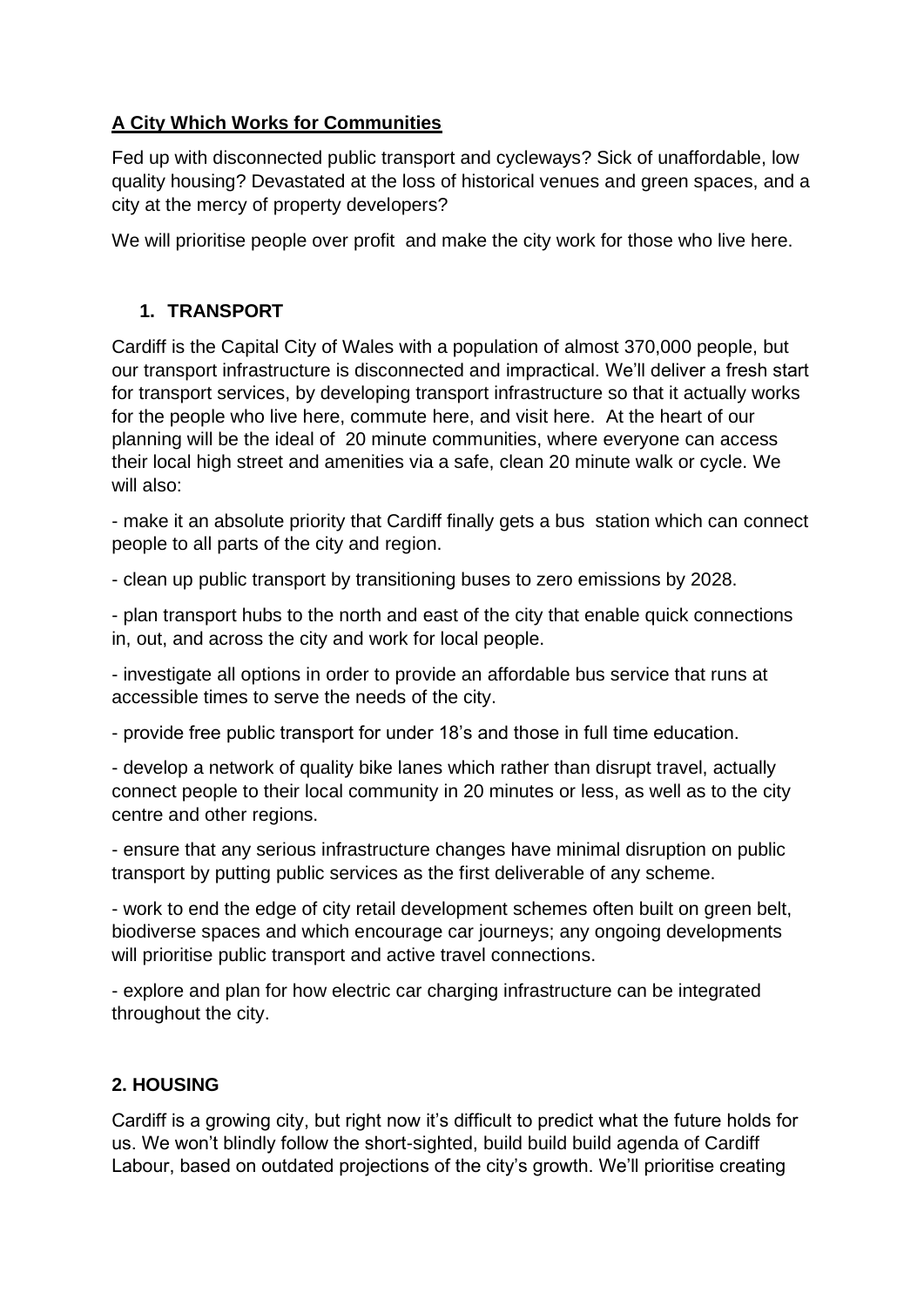sustainable, affordable, and safe homes that are fit for the future. We are ready to take on the challenge of changing our ways so the vibrant city we love can house everyone, without costing the earth. We will:

- speed up the council house building programme, and commit to supporting the people on the council house waiting list and in council houses to have safe, secure, quality, homes.

- use extra revenue from taxes on second homes to invest in council housing, taxing second homes at the highest possible rate, committing to the new maximum premium of 300%.

- where practicable take long-term empty properties into council ownership.

- insulate homes properly and create new builds that are equipped with Solar PV systems and heat pumps instead of gas boilers as their heat source.

- recognise the private sector currently delivers most housing in this city, and build working relationships to ensure public needs are delivered from the start, clearly communicating to developers the requirements and standards on matters such as fire safety that we want for homes in Cardiff.

- address all issues from drainage to transport management during the planning process to avoid new homes sitting empty, such as those in Plasdwr without sewage capacity.

- ensure public need and wellbeing informs our approach to housing, rejecting 'viability' arguments which result in no affordable housing contribution and lead to unaffordable executive homes being built on biodiverse spaces.

- reject more huge housing estate developments which lack infrastructure or local services ensuring at least 30% of new developments are affordable homes, and incorporating the principle of the 20 minute community in these new spaces.

- work with the Welsh Government to ensure legislation on rent caps that means we can do what is needed for the citizens of Cardiff in limiting the cost of living.

- work with partners to combat rogue landlords and stopping the rental of damp, dangerous properties - we'll work to ensure as much of the city's housing as possible is of high quality and landlords can't get away with dodgy guarantor and rent in advance practices.

- recognise the difficulty of living in flats with dangerous cladding, and represent those suffering to the Welsh and UK Governments, fighting to ensure that problems are resolved and that all buildings in Cardiff are built with excellent fire safety standards.

- recognise homelessness is a political choice that can be addressed, working with stakeholders and the homeless to take collaborative action to eradicate homelessness in our city.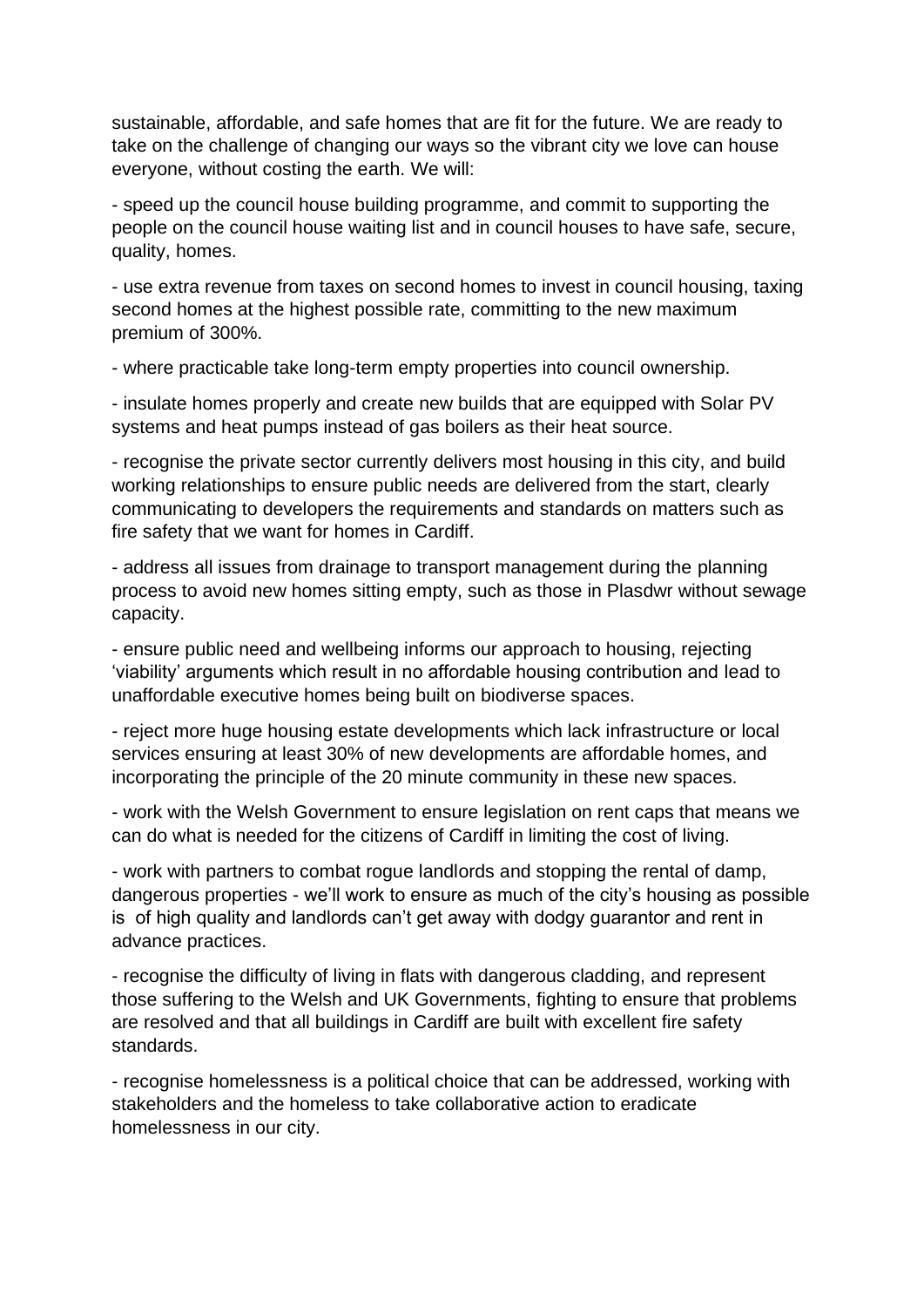#### **3. PLANNING**

For years we've seen too many appalling decisions by the Planning Committee and Cardiff Council. Permission for expensive, inappropriate, and profit-driven development repeatedly permitted by the Labour-led Planning Committee has created some of the most uninspiring and damaging developments Cardiff has ever seen. We'll end the reign of profit in Cardiff and work hard to deliver a local planning system that decides in favour of people, heritage, and environment. We will change the face of planning and development by overhauling the Planning Process and Planning Committee:

- involving communities from the point of pre-application, ensuring developments respond to local needs and wellbeing, with community groups and individuals involved at all stages.

- stopping the practice of developers paying for advice from Planning Officers who then recommend the granting of permissions. We'll ensure the Planning Officers operate independently in preparing the planning report sent to the Planning Committees.

- protecting human health and wellbeing and caring for our environment by rejecting applications to build on open green and biodiverse areas, in line with the sustainable development principle of the Planning (Wales) Act 2016 and Planning Policy Wales.

- Fostering a culture that is not permissive and instead interprets national policy frameworks in a manner that benefits residents not developers.

- Holding a free and open vote amongst Council Members for an independent Chair of the Planning Committee, rather than one elected by the ruling party.

We'll create change immediately from point of election by:

- giving communities reasonable periods of objection in the consultation process, with 3 weeks for small developments and 6 to 12 weeks for large, place-making developments.

- ensuring the planning committee fulfils its remit by considering applications properly within the context and impact on the local area.

- providing petitioners with double the presentation time and a right of reply to applicants, as well as creating time for councillors to question petitioners on their case.

- enable Planning Officers to work with communities and support their writing of technical objections which can be considered by the Planning Committee, and seek to give communities the right of appeal against a planning decision.

Over the long-term, we will:

- ensure the ambition of 20 minute communities is at the heart of our programme, and all place-making planning applications demonstrate where local public services, safe active travel routes, accessible green spaces, and sports grounds are provided.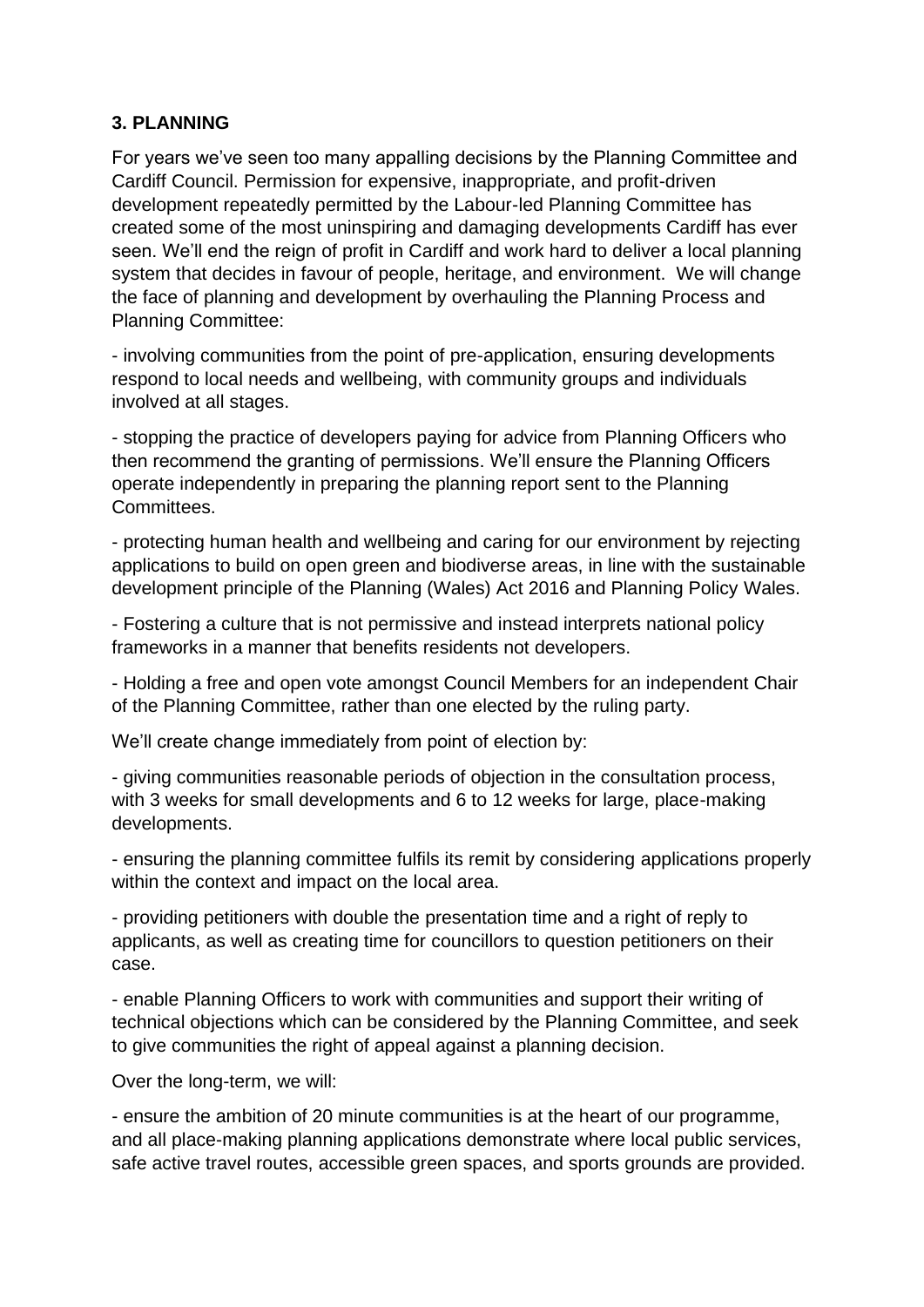- investigate the council's enforcement capabilities and seek to improve them.

- protect council owned green spaces, refusing to sell off or grant easements for development on our parks and biodiversity.

- enforce Section 106 community payments, taking developers to task when they say payments aren't viable, instead of accepting the bare minimum.

- implement the Community Infrastructure Levy to secure more money for creating safe, sustainable community spaces.

- lobby for a land fund for Wales to make community ownership easier, enabling our communities to buy unloved spaces to make them amazing again.

- reject proposals for new incinerators and say no to more dirty air.

#### **The Local Development Plan (LDP)**

The LDP is a crucial document that provides the framework for developing the city over the next decade and more, impacting all aspects of life, from education to leisure to housing. The way it is written and designed will decide the long-term future of Cardiff. We'll implement positive long-term change for Cardiff by updating the Local Development Plan, involving communities, businesses, and developers. Adapting, mitigating and preparing for the impact of the climate emergency and creating a Cardiff ready for the future will lead our agenda. We will

- plan public developments in an appropriate way, trialling and evaluating new ways of developing and working, and making difficult decisions where necessary.

- protect against the huge risk climate change has on Cardiff, implementing adaptations and mitigations which will work long term.

- address flooding with a strategic, expert and community-led approach to help those who are at risk.

- address air pollution by clearing up high-risk areas with man-made and natural solutions, creating healthy streets, active travel routes, and monitoring pollution in key spaces such as schools, hospitals, and busy residential streets.

- ensure our creative heritage is front and centre of developments. Cardiff's changing, creative character is reflected in the planning decisions made, and new developments are inspiring spaces.

- ensure arts, music, sports, play, and culture are key considerations throughout the plan.

- develop sustainable, environmentally friendly, and active school infrastructure.

- prioritise greening Council buildings and infrastructure, leading greening by example; buildings should be sustainable, environmentally friendly, and accessible, working for the people who use and access them.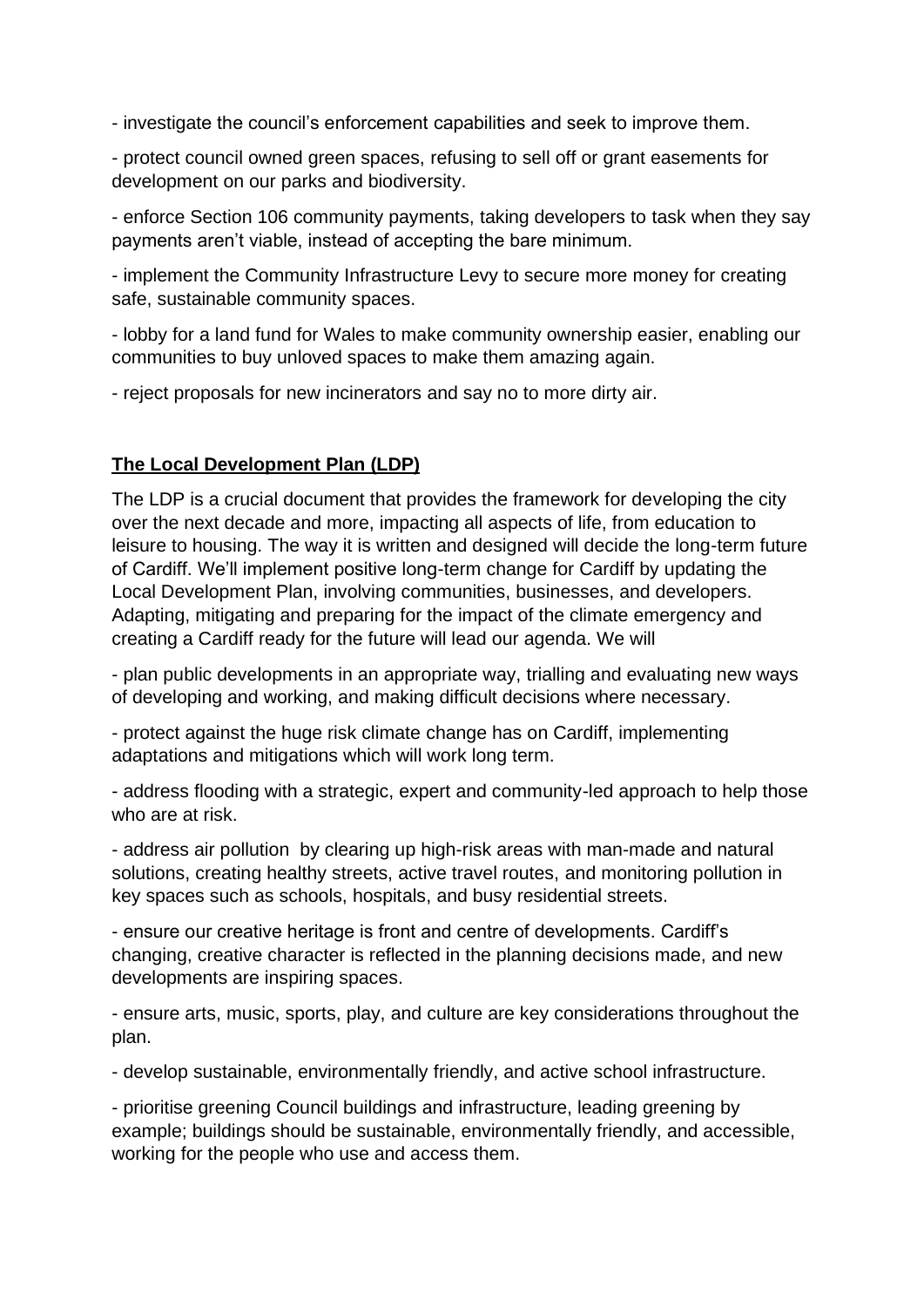- the LDP will reflect the need to work well with other local authorities in the region, pushing for a democratised Capital Region.

### **A City of Culture: Arts, Sport and Fun**

Culture is not only our art galleries and museums; culture is ordinary, it's our way of life. It's around us in our daily lives, giving us meaning and allowing us to thrive, from our journey to work to our free time. At a time where we need to support wellbeing and the local economy, we want to make Cardiff a city where people can get good quality jobs, where everybody can enjoy themselves through easy access to the arts, sports, recreation, and a great local high street.

## **4. A THRIVING CITY AND REGION**

The Cardiff economy is supported by wide and diverse sectors, organisations, and businesses, and people travel here from across the UK. We'll work to ensure we address the challenges facing businesses, and that we're prepared to face the challenges of economic recovery together, supporting jobs, opportunities, and keeping money in the Local Economy. We will:

- work with the private sector in Cardiff and the region to develop procurement policies aligned with the Well-being of Future Generations Act, that keep significant public sector money in the city and region, and dovetail to ensure wider policy objectives - such as paying the real living wage - are met by our suppliers.

- work with those who create jobs in our city and build supportive relationships, promoting schemes such as Citizens Cymru Community Job Compact; a thriving city is one where we work together, in consensus and avoid diverging approaches. This includes employers, employees and trade unions.

- maintain retail relief on business rates for eligible small businesses.

- work with all partners to ensure our young people have opportunities in their communities for apprenticeships and employment, and also work with our Universities to ensure those who come to the city to study have opportunities and are encouraged to stay.

- assess our digital infrastructure and identify where it needs to be improved to serve us and our region.

- support small and medium local businesses, by working together on and delivering a business strategy that helps Cardiff and our region, prioritising creative, inspiring people who need business spaces to be affordable and accessible.

- work to support more creative, open and connected community spaces, recognising the huge value the arts and music scenes create for the people living in our city and region.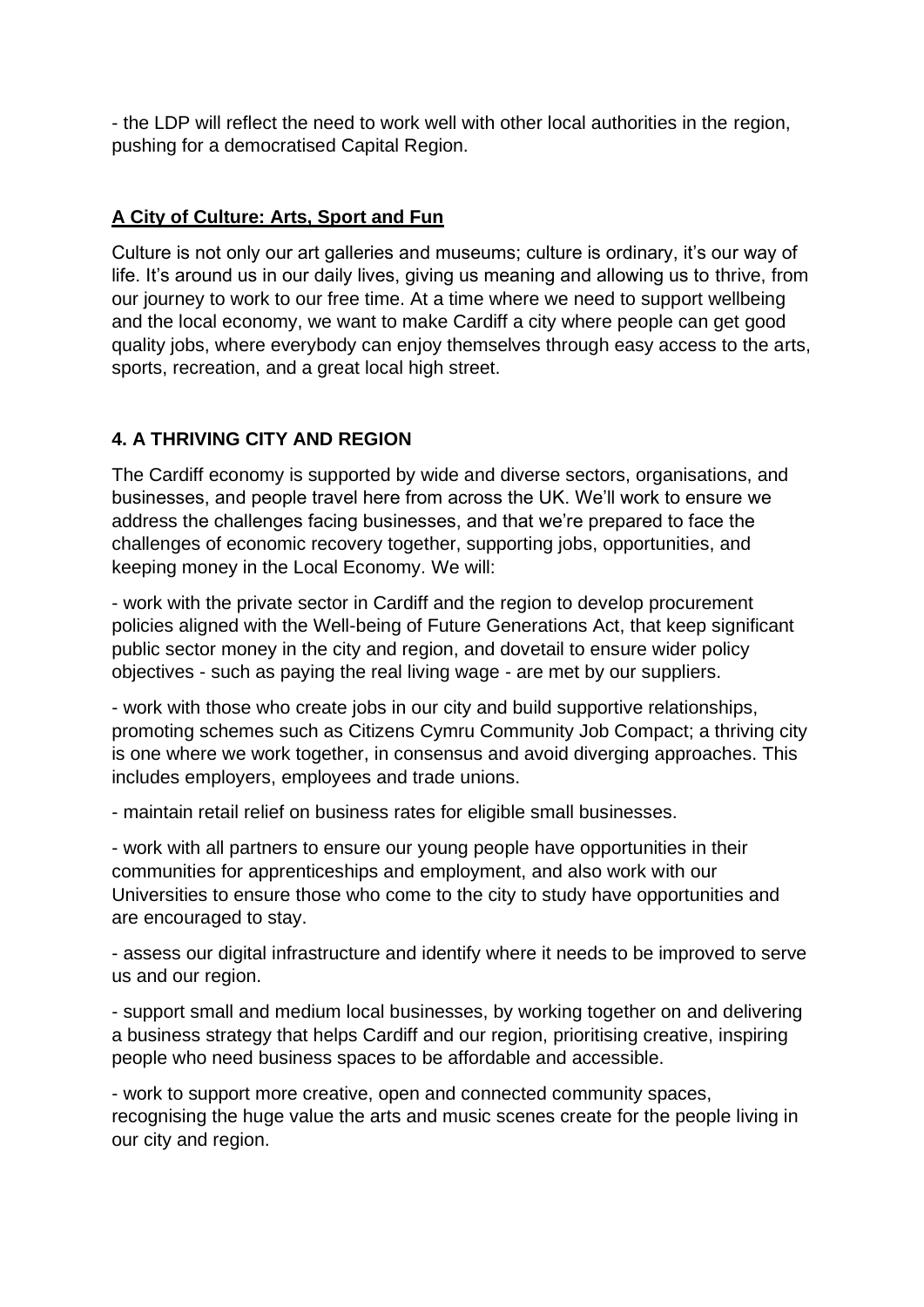- engage partners in the city to build a strategy for the night-time economy that's connected to local transport and the region, ensuring it works for local people, and is safe, fun, and creative, with the ambition of becoming a city renowned for its thriving and safe nightlife.

# **5. A CITY FOR THE ARTS**

Our diverse, shared heritage is demonstrated best by the amazing artists who live here, and the thriving spaces across the city which are delivered not-for-profit. We want to support these spaces, organisations, and communities in producing their work, bringing in new talent, and enhancing the amazing spaces we already have. We will:

- work with the creative industries, universities and colleges to create and deliver a joined-up plan that creates opportunities and bolsters our civic pride - prioritising community cooperatives and creating apprenticeships, funding pots, and spaces for the arts.

- commit unequivocally to supporting independent music venues and working with musicians and businesses to ensure Cardiff is the city for live music and nights out for years to come.

- impose a moratorium on the Cardiff Bay Arena development, ensuring expansive community and local industry engagement, with a view to community-led planning.

- reject plans for a Military Medicine Museum on Britannia Park, and develop achievable plans for museums and galleries that the people of Cardiff want and deserve - prioritising our multicultural heritage and supporting initiatives in Butetown and across the city.

- create more legal spaces for street art and graffiti away from the city centre, bringing the talent of our young people and street scene to the fore.

- support, develop and maintain affordable rehearsal spaces for musicians.

- support, develop and maintain Welsh-language spaces, activities and community groups.

- creating art trails across the city to tempt visitors away from our city centre to see more of what Cardiff has to offer via safe, green, and awe-inspiring active trails.

## **6. A CITY OF SPORT AND OUTDOOR RECREATION**

The sports teams and venues of Cardiff are globally renowned and contribute to our collective health, wellbeing, and economy. Creating accessible, quality sporting facilities, and opportunities that focus on enjoyment and healthy living will ensure Cardiff is a city which continues to develop world standard athletes and healthy, active citizens. We will: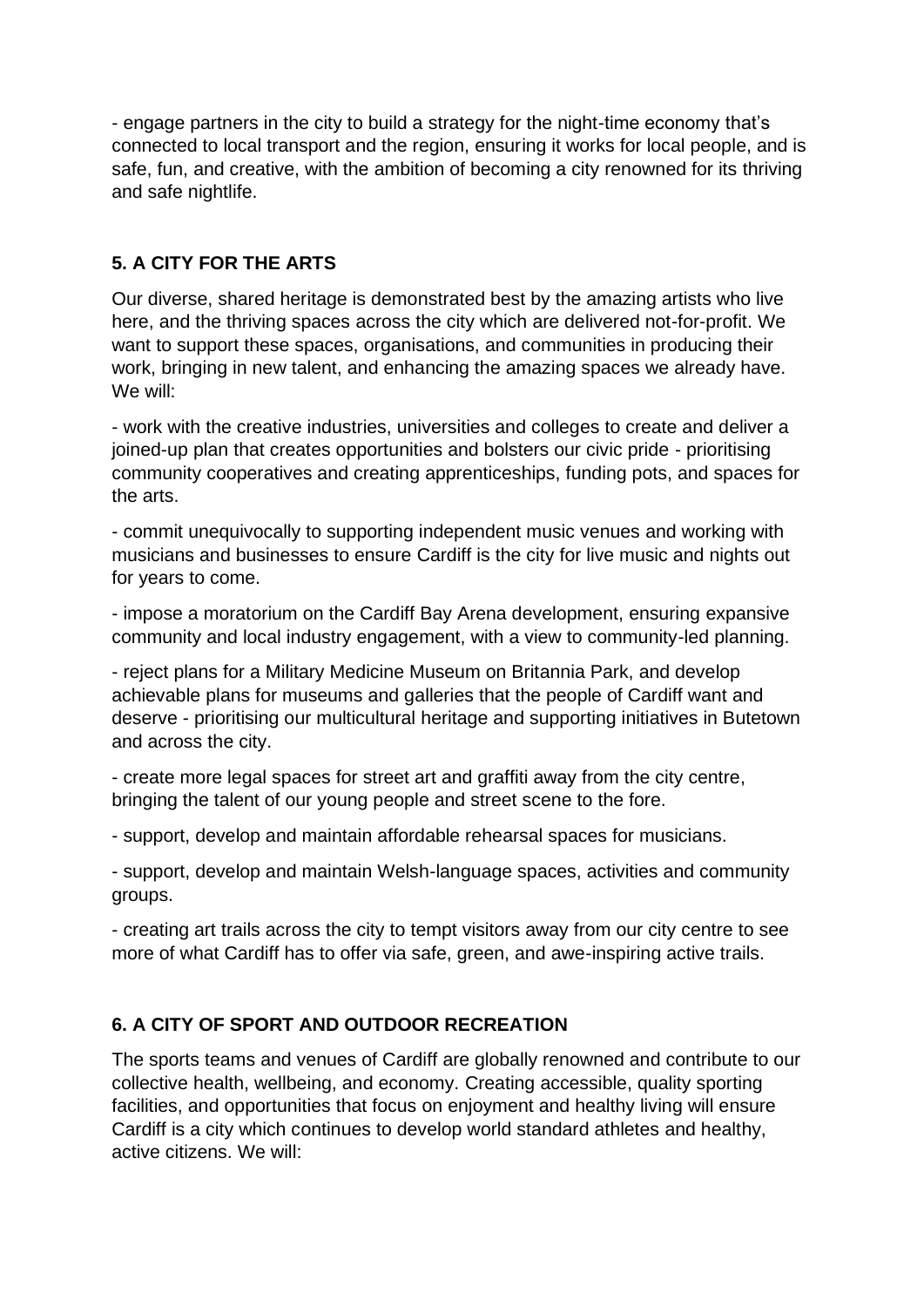- prioritise our Sports Development team to create quality, accessible, affordable, multisport and play opportunities across the city and region.

- improve sports and leisure facilities, to make sport and physical activity accessible to all communities, and seek to bring costs down for kids and families.

- protect and create more spaces for play, especially playgrounds and children's facilities, emphasising safer streets for all.

- collaborating with schools, universities, and local sports teams to create sustainable careers in the industry in the city, using the city's sporting prowess to ensure sport is a sustainable career path.

- protecting Maindy Velodrome, and working with Cathays High School, Better Leisure, and the local community to identify a solution which works for everyone.

- create and improve public and active transport links to the sports village, using the neglected land as accessible, biodiverse open space and facilities.

- recognising the value of urban sports such as skateboarding, BMX, and parkour and improving the quality of the facilities available.

- develop opportunities for those with mental ill health to engage in sporting activities at an affordable and accessible rate.

#### **A City that Cares - for its People and its Environment**

What seems to typify the politics of our time is a disregard for ordinary people, and a disregard for the climate emergency; unfortunately Cardiff Labour are no exception to this rule and the seeming lack of care and attention for residents of Cardiff and their environment has been heartbreaking for many communities. We will seek to bring care back into politics, and serve the people of this city and the environment they live in with the love, solidarity and affection they all deserve.

#### **7. A SAFE CITY FOR EVERYONE**

The streets of Cardiff are unsafe sometimes. We'll work to support everyone to feel safe in the city, and identify what we can do for those at risk of harassment and violence, and support women, Black, Asian, and minority ethnic people, LGBTQ+ people, disabled people and others to feel safe in Cardiff. We'll make strategic commitments to support all communities by applying the findings to all areas of infrastructure planning, and service delivery. We will also:

- recognise the preventative approach of addressing poverty combats violence, and do all that a Council can to address the inequality in our communities, making it a major priority.

- fight criminalisation by building up youth services and shared community spaces such as libraries, youth centres, and spaces to receive support.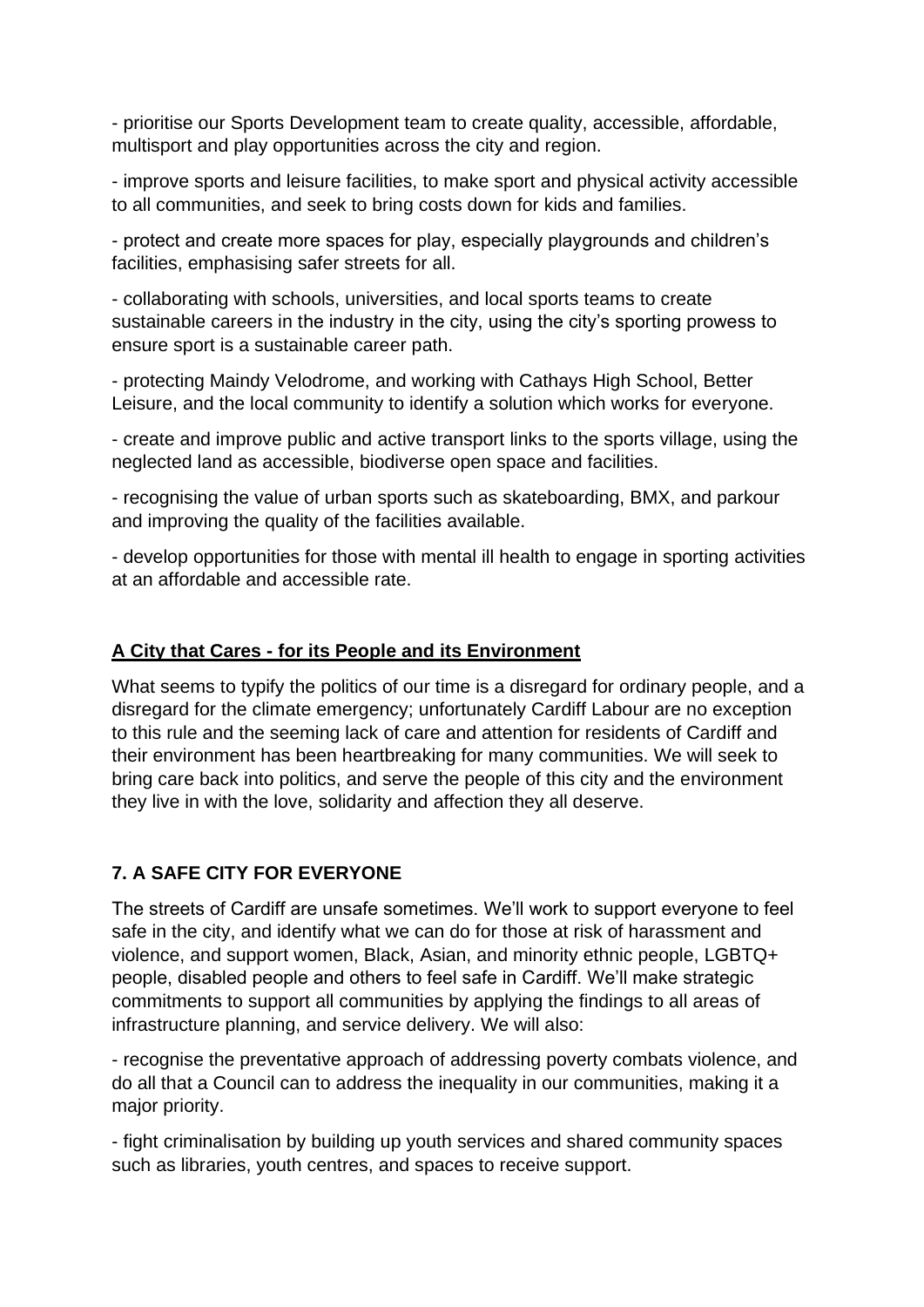- actively and appropriately representing and supporting those facing difficulty and injustices in the city.

- work to reflect the diversity and creativity of our population; for example we'll stop the uninspiring, unaffordable building work which is harming and disconnecting our communities such as the flats on the old BBC buildings and new arena development.

- fight racism and intolerance by engaging communities, and empowering the "BAME task force" established by Labour to gather an extensive evidence base and focus on the underlying, structural causes that prevent us from addressing these issues properly.

- establish similarly empowered groups which can represent other marginalised communities, who inform decision-making with meaningful involvement and action.

#### **8. EDUCATION**

The 21st Century schools programme has developed some of our schools to be fine establishments where students can reach their potential. But education has to mean more than test after test delivered by overworked teachers. Our schools can help address inequality in the city by delivering for children in all communities from all backgrounds. Common Ground will work to ensure schools are places of opportunity for students, teachers, and communities.

We will:

- recognise education is not just about tests; sporting, musical, artistic, and cultural opportunities have been curtailed and we will work with stakeholders, including teaching unions to develop a plan to deliver opportunities in these areas for our young people.

- work with regional consortia and national government to realise these aims.

- review the current schools decision-making process that sees many children making longer, expensive, and sometimes unsafe journeys across the city.

- develop a sustainable, environmentally friendly, and active school infrastructure; our 20 minute community plans apply to education and we will endeavour to provide education opportunities within active travel distances for most people.

- apply this principle equally to Welsh-medium schools, delivering for communities such as Ely without access at present, and committing to ensure that all new primary schools in the city are Welsh-medium, in order to ensure equality of access whilst delivering the Labour Government's national policy.

- expand and improve access to the Welsh language, both amongst school children through a strategy for moving all schools and early years providers along the language continuum, and amongst marginalised groups in the community through adult classes.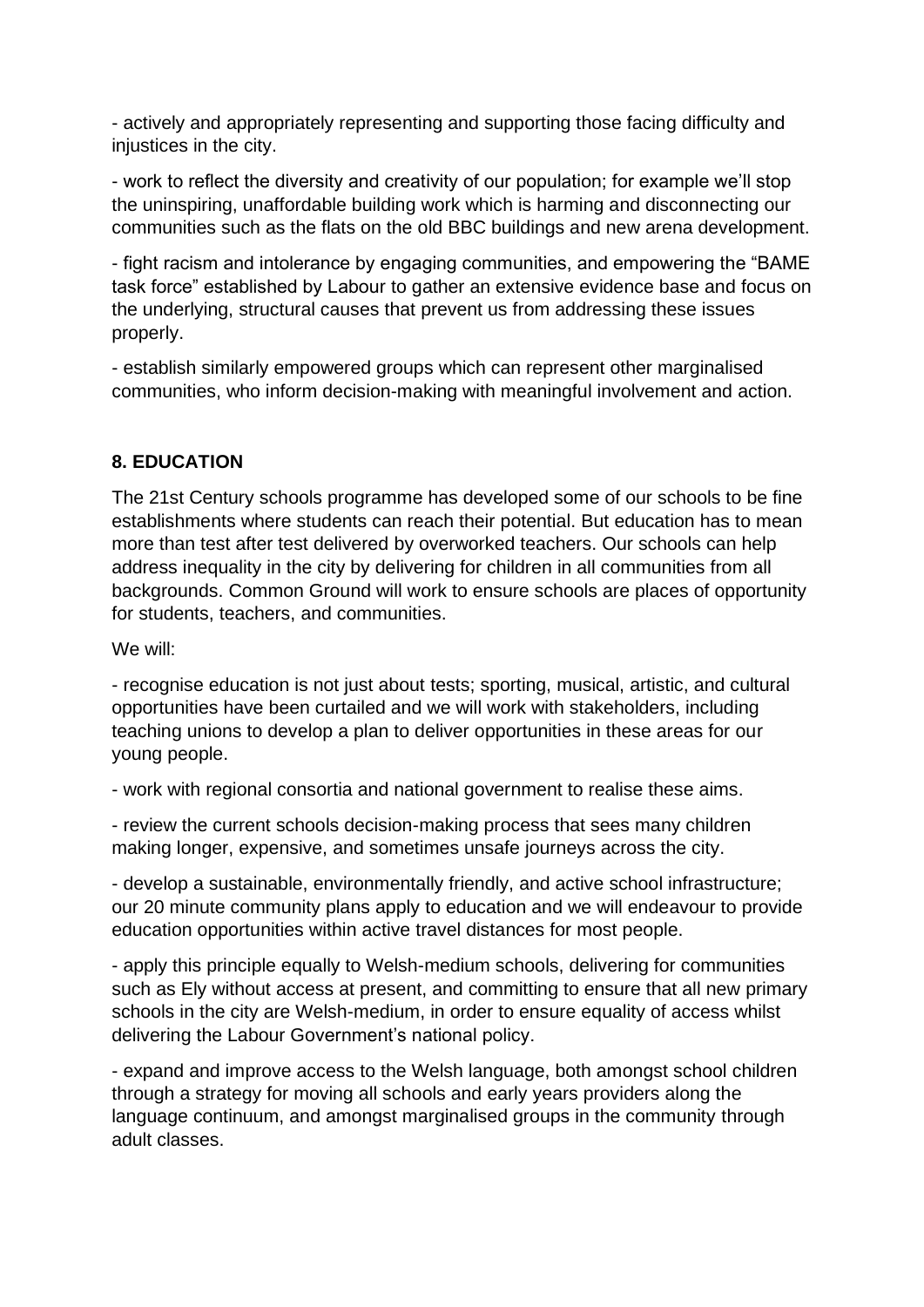- ensure students of all ages in Cardiff - including those returning to education - have the support and resources to reach their potential and can take advantage of new and diverse opportunities to build their knowledge, skills, and experiences.

- need full support from our teachers to implement our plans; we'll commit to working with teaching unions and teaching staff, addressing concerns about management, unsafe working environments, supply work and low wages, working to ensure Cardiff is a city where teaching is a sustainable and attractive career.

### **9. CARDIFF SOCIAL WELFARE**

A key priority of the Common Ground Alliance is to support those who have few on their side. For example, the city cares for large numbers of children in away from home situations such as care homes, and our social services support more at home. Those the city cares for will be a priority with the aim to be the best in care and support work. Those without a vote or a voice will be those whose issues we will champion. To fulfil this promise we will:

- ensure people, including children, older people, and the disabled who are cared for by city staff will have a voice in decision making regarding their care. Although this may be difficult at times, all people deserve a say in their care and support.

- ensure that the commitment to become a recognised Child Friendly City is prioritised and that the work is focused on all children not just some, with the rights and resources of the most vulnerable at the heart of this project.

- work with our professionals, staff, and wider stakeholders to develop an action based, sustainable plan to deliver care and support to our vulnerable citizens.

- work to ensure Cardiff's Care Homes and caregivers, those that foster and adopt our vulnerable future generations, will have greater support and priorities in areas that the city can deliver in.

- seek to improve the quality of our care services by increasing support and wages for staff in the care sector in a sustainable and planned manner, with a commitment to making caring in Cardiff a sustainable and attractive career.

- implement wherever possible policies promoted by institutions such as the Bevan Foundation that will help those in most financial need, addressing inequality at a local level by ensuring access to funds and removing obstacles wherever possible.

#### **10. A CLEAN CITY**

Right now, our streets are synonymous with litter, dog fouling, and fly tipping. Removing services without replacement - such as the Wedal Road recycling facility is unfair and contributing to our problems instead of making life easier. We'll address these challenges by working with communities to deliver appropriate, locally accessible support services and plans. We will: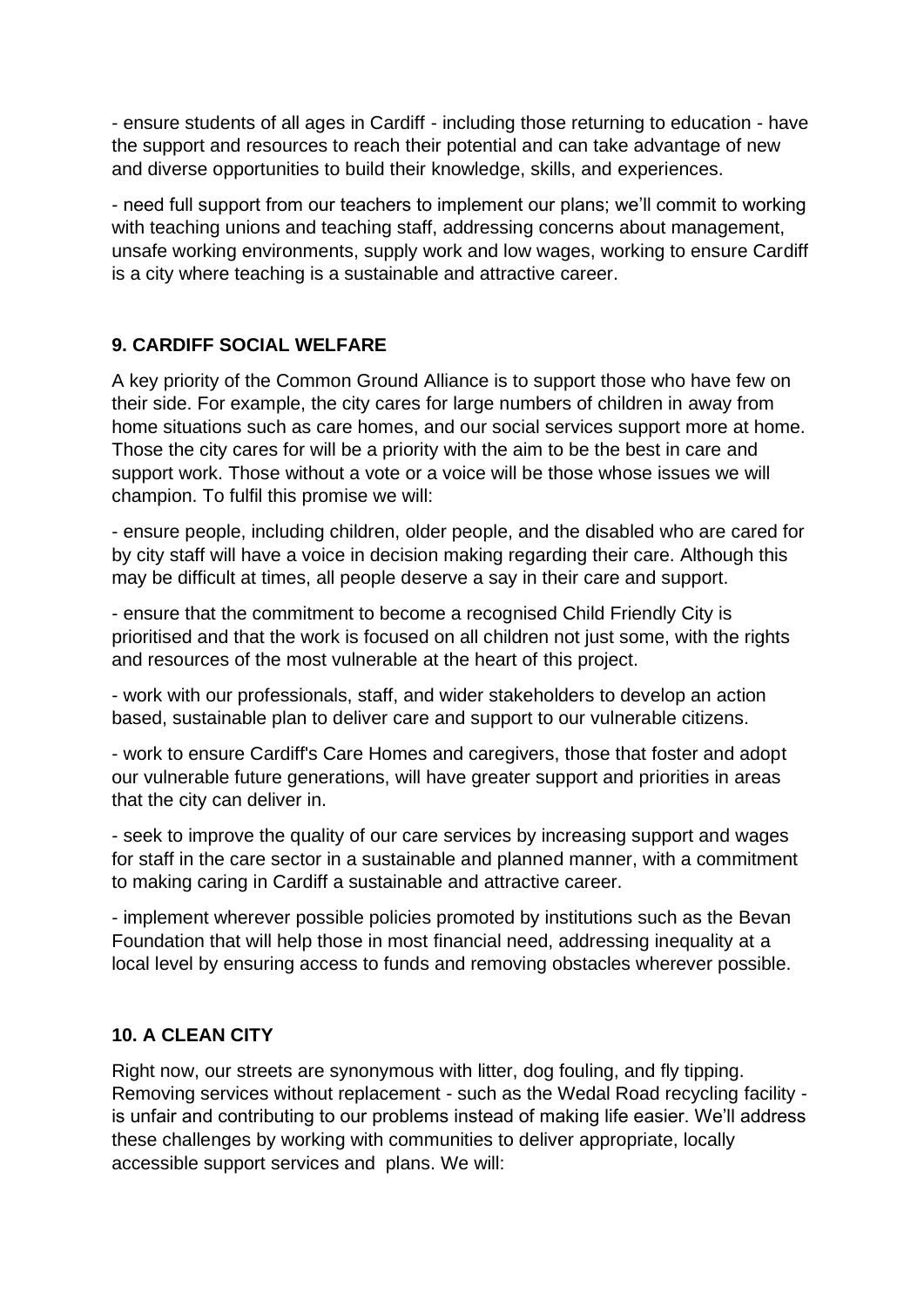- establish a properly funded, adequately enforced plan for getting to grips with the issues in the local environment like littering, dog fouling, and waste disposal. We'll engage people to identify where waste services are needed and create local spaces where waste can be disposed of without a car journey.

- increase the number and size of the bins in the city, with regular collection services and increased support for local litter picking groups.

- investigate how we can reopen public toilets and bring them back to local high streets; public toilets have been closed because of budget cuts and the pandemic, but we know it's possible for these vital services to be provided.

- talk about sewage - no one wants to mention it, but Cardiff's sewers are ancient and ill-prepared to deal with overdevelopment and high rainfall. We'll explore how we can ensure sewerage and drainage are key considerations in the planning process and are adequate and affordable for people and developers.

### **11. A GREEN CITY**

We want Cardiff to be a green city, with clean, breathable air, natural and man-made flood defences, and enhanced, biodiverse spaces for nature accessible to everyone across the city. To be a city that cares, Cardiff has to be a city that cares for nature. We'll push boundaries, lead by example, and create a fresh start for the city in a way that addresses the long-term challenges of the climate and nature emergencies. We will:

- make action to address the climate and nature emergencies a key aspect that cuts across all decisions taken by the Council and its Committees.

- deploy air pollution monitors for schools and our busy spaces. We'll identify where our problem areas are and take action - such as by closing streets to cars, increasing accessible public transport and 20 minute communities, and implementing low emissions zones if necessary and proportionate - to improve air quality.

- establish a strategic approach to flooding that implements natural and man made solutions in collaboration with those most at risk.

- acknowledge we need more than just tree planting! Whilst expanding the tree planting programme, we will prioritise enhancing all areas of biodiversity, from scrubland to forests, and creating spaces for nature in communities.

- refuse to accept 'tree planting' as mitigation to the development of biodiverse spaces, requiring prevention in place of mitigation, and insisting all new developments have protected spaces where biodiversity can thrive.

- ban the use of pesticides by Council Departments and encourage pollinator friendly pest management practices.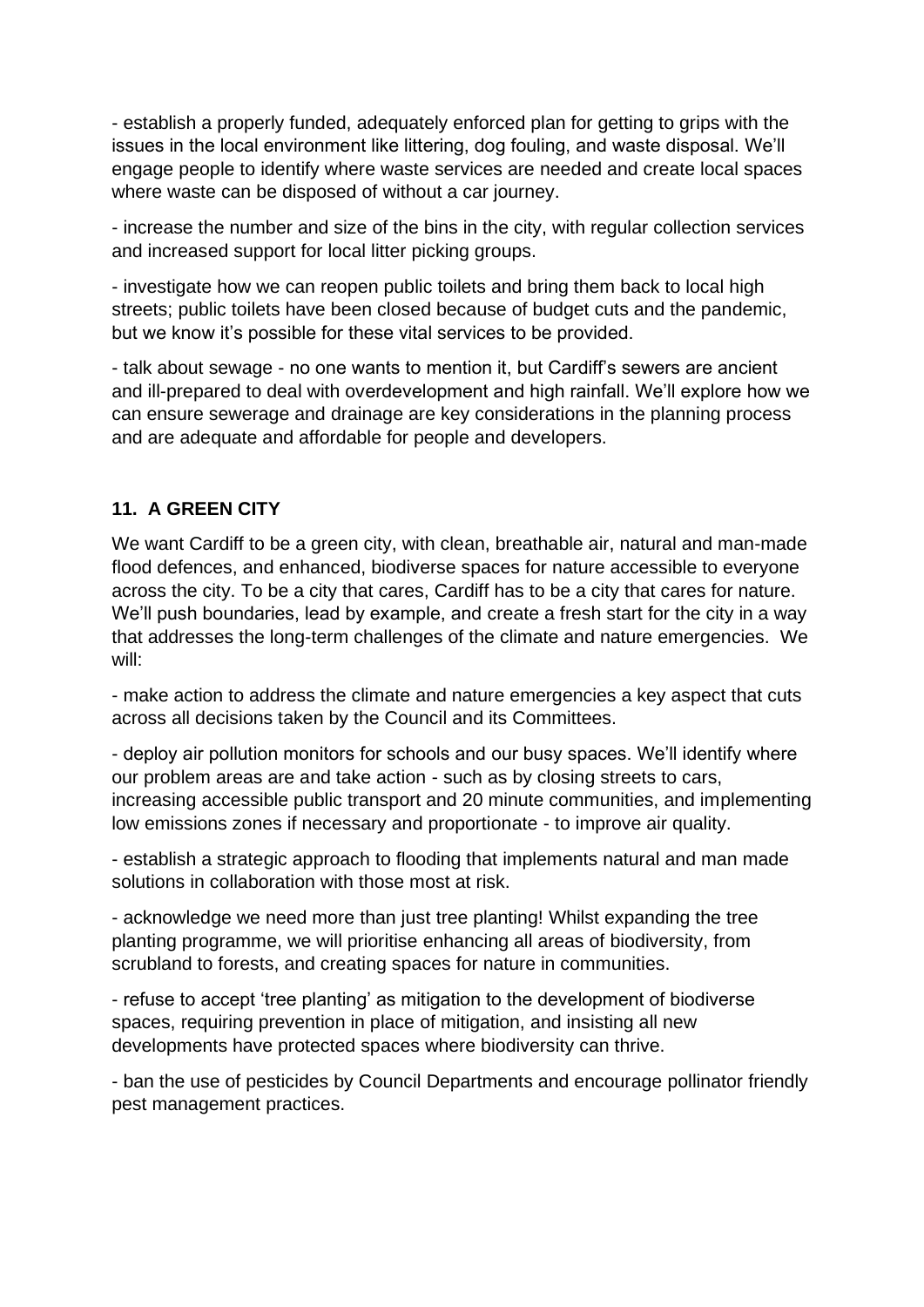- lead on the energy crisis by developing renewable energy when and where we can, including via schemes such as local heating from the Viridor plant in the bay and solar panels on all our public buildings.

- address energy waste and loss by making new builds, rented homes, as well as our public buildings energy efficient.

- 'green' the city, ensuring all possible spaces - including on our buildings - are used to increase flora and fauna across the city, invigorating biodiversity, and making sure it looks at its best by developing blue and green corridors.

- improve the green coverage of our most densely populated urban areas by retaining green spaces owned by the city and not selling them off, while actively looking to green spaces in collaboration with community groups in our concrete jungles.

- work in partnership with neighbouring authorities to create an ambitious 'New Parks' initiative to establish larger "country" parks on the outskirts of the city in areas such as St Fagans and St Mellons, to prevent urban development and ensure a green belt around the city - partly aimed at developing natural flood defences.

- invest in our Parks Department to increase their capacity to work beyond our parks, bringing parks to people and their communities by utilising long term abandoned spaces.

- be on board with Bee Bus Stops - enhancing the scheme and bringing bee bus stops, bee verges, and bee homes to urban areas.

#### **How Will we do it?**

By working with you, and for you.

Local Democracy is the backbone of the Common Ground programme. People make this city what it is, so the people should be involved and represented in all decisionmaking and budgeting. We'll put an end to seemingly arrogant, carefree politics, and increase public reporting of the Council's decisions and policies. If we are elected you will see immediate changes in the way that the Council is run, so that rather than feeling powerless and unable to influence decisions in the city, which impact your lives, you will have every opportunity to be heard, and every opportunity to get involved.

#### **1. More Local Democracy**

a. We'll involve local people in decision-making, and increase representation with citizens assemblies and community councils.

b. This means listening to you, being transparent, accountable, honest, and putting care and representation of the needs of the people first.

c. We'll introduce proportional representation for the 2027 Council election.